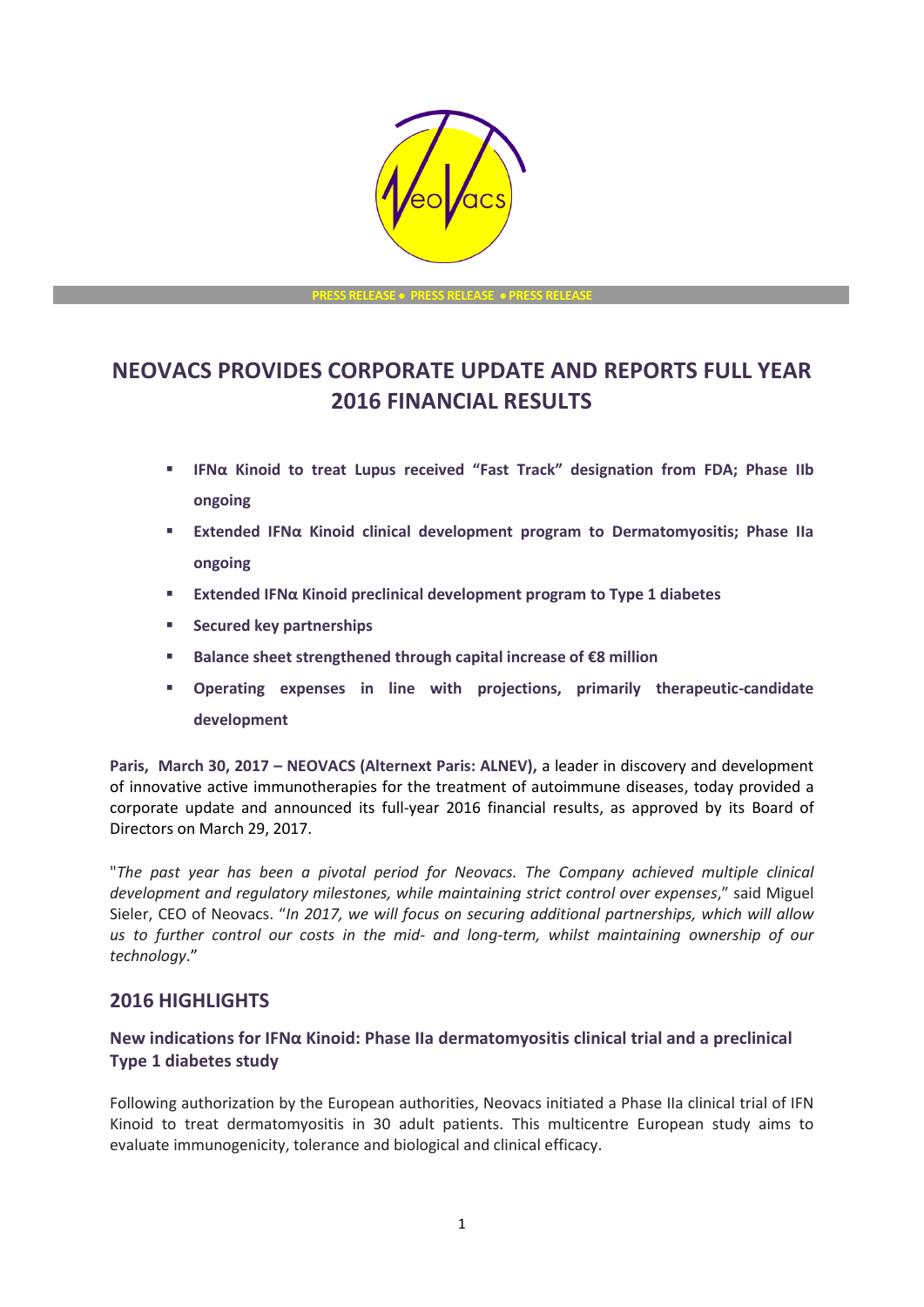At the end of 2016, Neovacs began a preclinical type 1 diabetes study in "NOD-mice", a widely recognized model, in collaboration with Dr. Agnès Lehuen and Professor Christian Boitard, Department of Immunology of Diabetes at Hospital Cochin in Paris. Initial results of the study showed a strong immune response, marked by a high production of anti-IFN $\alpha$  neutralizing antibodies.

### **The activation of a U.S. Investigational New Drug (IND) protocol extended the IFNα Kinoid Phase IIb Lupus trial, including the first U.S. patients**

Following the activation of an IND by the U.S. Food and Drug Administration (FDA), Neovacs extended its Phase IIb clinical trial into leading centers for Lupus treatment in the U.S. The study has attracted the interest of many leading U.S. clinicians, including specialists in autoimmune diseases. Due to strong demand, Neovacs opened additional U.S. centers, bringing the total number to 15.

### **FDA Fast Track Designation for IFNα Kinoid in lupus**

IFN Kinoid was granted Fast-Track designation by the FDA. Fast-Track designation is provided for developing innovative therapies that target life-threatening, severe illnesses and have demonstrated pre-clinical and clinical ability to address an unmet medical need. This status facilitates interactions with FDA, accelerates product development and allows for priority review of the registration filing for marketing authorization.

### **Neovacs entered into two strategic agreements to secure and optimize the manufacturing of interferon alpha (IFN alpha), one of the primary raw materials required for IFN alpha Kinoid**

Neovacs first acquired the rights to the technology required to manufacture IFN $\alpha$  from the Argentinian company, AMEGABIOTECH. This transaction facilitated a subsequent partnership with 3P Biopharmaceuticals, a Spanish leader in the production of biological drugs, to produce IFNα. These two agreements represent a significant step in securing manufacturing capabilities for the future development and commercialization of Neovacs' therapeutic vaccine, IFNα Kinoid.

#### **Creation of a production subsidiary, Neostell, in partnership with Stellar Biotechnologies**

Neovacs and Stellar Biotechnologies created the production company, Neostell SAS (Paris, France), in the form of a joint venture, owned 70% by Neovacs and 30% by Stellar Biotechnologies. Benefiting from the IFN alpha manufactured by 3P Biopharmaceutical, Neostell will be directly involved in the manufacturing of kinoids, positioning itself as a leader in the production of conjugated therapeutic vaccines. Neostell will provide Neovacs with its IFN alpha Kinoid therapeutic vaccine using the cytokine, IFNα (produced by 3P Biopharmaceutical), and the carrier protein, KLH (produced by Stellar Biotechnologies).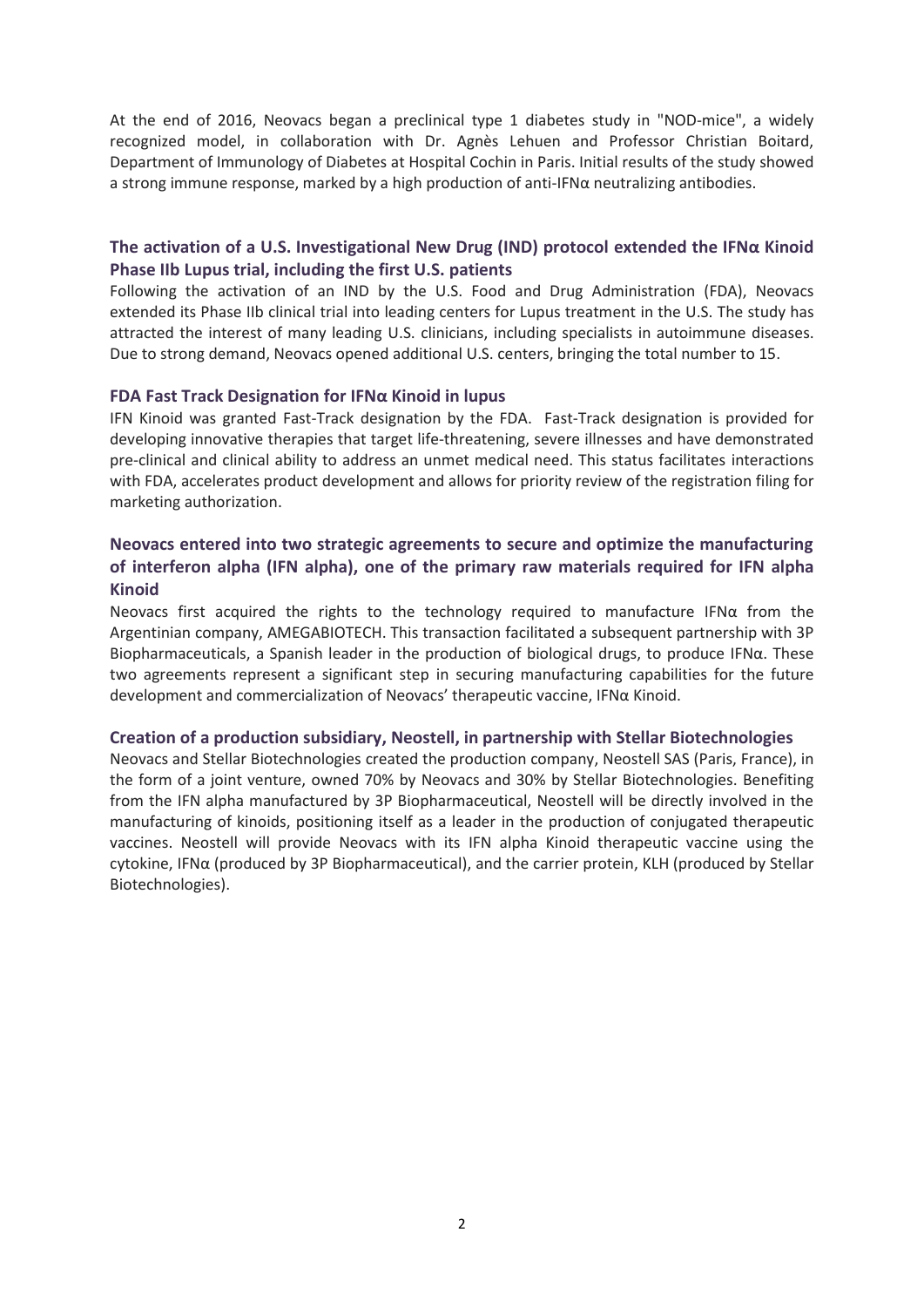# **FULL YEAR 2016 RESULTS**

*Summary financial information* 

| In $K\epsilon$               | 2016       | 2015       |
|------------------------------|------------|------------|
| <b>Revenues</b>              | 394        | 1 1 8 1    |
| <b>Operating costs</b>       | 17,655     | 12, 459    |
| of which, R&D                | 14,658     | 10,683     |
| <b>Operating profit/loss</b> | $-17,261$  | $-11, 279$ |
| <b>Financial Results</b>     | -99        | $-157$     |
| <b>Pretax profit/loss</b>    | $-17, 361$ | $-11,436$  |
| <b>Exceptional items</b>     | 34         | 4 1 8 8    |
| <b>Research tax credit</b>   | $-3, 394$  | $-2,565$   |
| Net profit /loss             | $-13,932$  | $-4,683$   |

Due to the operating subsidy paid by BPI France for the PIAVE program in the amount of  $\epsilon$  0.3 million, the Company's operating revenues at December 31, 2016, amounted to  $\epsilon$  0.4 million.

In line with the Company's goals, the evolution of operating income reflects the intensification of clinical and pharmaceutical development programs over the past year, leading to an increase in operational expenditure of 42% to € 17.6 million, in 2016, compared to € 12.4 million in 2015. The increase in operating expenses, of which 83% is dedicated to R&D activities, was primarily driven by:

- The opening of clinical enrolment in the Phase IIb study at new centers in the U.S., which coincided with the most active phase in the recruitment of Lupus patients
- The initiation of a European IFNα Kinoid Phase I/IIa clinical study to treat Dermatomyositis (DM)
- The preparation of new IFNα Kinoid development batches in preparation for larger clinical batches.

The Company's net loss amounted to € 13.9 million in 2016, compared with € 4.7 million recorded in the previous year. This was offset by a significant increase in the French Research Tax Credit (+ 32% compared to 31 December 2015) in connection with the acceleration of R&D programs over this period.

# **CASH FLOW POSITION**

At 31st December 2016, Neovacs had € 3.9 million in cash, which was further reinforced during the first half of 2017 by the following payments:

- An undisclosed first payment under the license option contract with BIOSENSE GLOBAL
- € 1.5 million from ''*Crédit Impôt Recherche''*
- $\epsilon$  2.4 million from Tranche 2 under the equity financing line with Kepler.

The Company also has two additional flexible financing lines with Kepler Cheuvreux for a total of € 13 million. Clinical development-related expenses are expected to decrease significantly following the conclusion of patient enrollment in the IFNα Kinoid Phase IIb Lupus study, which is expected to begin in mid-2017.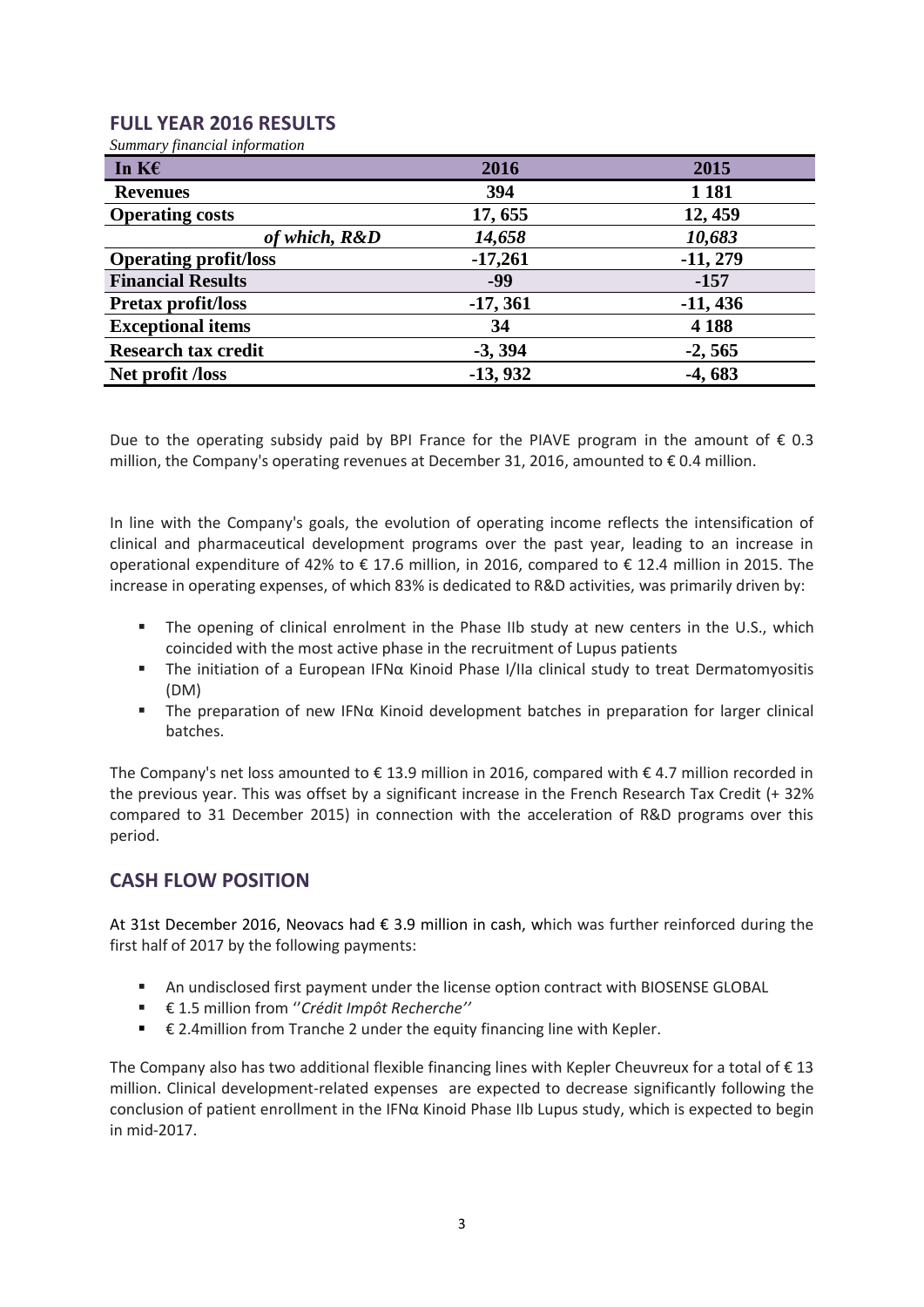# **NEOVACS TO PRIORITIZE PIPELINE DEVELOPMENT AND MAINTAIN STRICT FINANCIAL CONTROL IN 2017**

#### **Finalization of recruitment in Phase IIb study of IFNα Kinoid to treat lupus**

The Phase IIb clinical study already has enrolled more than **80%** of its target number of 178 patients. The Independent Data Safety Monitoring Board (iDSMB) issued a favorable opinion for the continuation of the Phase IIb clinical study in January 2017.

#### **Preliminary results of phase IIa clinical study in dermatomyositis expected in H2 2017**

Preliminary results from the Phase IIa clinical trial with IFN $\alpha$  Kinoid to treat dermatomyositis are expected in the second half of 2017. The Company expects that these data will confirm the biological activity of the antibodies generated by IFNα-Kinoid and, therefore, provide the opportunity for Neovacs to file for "orphan- drug designation" in this indication.

### **Results of preclinical study in Type 1 Diabetes with IFNα Kinoid expected in H2 2017**

Positive preclinical proof of concept in type 1 diabetes could lead to the launch of Phase II clinical development of IFN alpha Kinoid in this indication during the first half of 2018.

### **Neovacs extends development activities to China following partnership with BioSense Global LLC**

Neovacs is preparing for the development of IFN $\alpha$  Kinoid in Asia following the signing of an agreement with BioSense Global LLC for the development and commercialization of the product in lupus and dermatomyositis in China and other selected territories. The licensing option with BioSense Global LLC included a cash upfront payment and is worth up to € 65 million, plus royalties. Neovacs received a first undisclosed payment upon signing, which will be followed by payments related to development and regulatory milestones, and later double-digit royalties on sales.

#### **About Neovacs**

Listed on Alternext Paris since 2010, Neovacs is today a leading biotechnology company focused on an active immunotherapy technology platform (Kinoids) with applications in autoimmune and/or inflammatory diseases. On the basis of the company's proprietary technology for inducing a polyclonal immune response (covered by five patent families that potentially run until 2032) Neovacs is focusing its clinical development efforts on IFNα-Kinoid, an immunotherapy being developed for the indication of lupus, dermatomyositis and also in preclinical trial for Type 1 diabetes. Neovacs is also conducting preclinical development works on other therapeutic vaccines in the fields of auto-immune diseases, oncology and allergies. The goal of the Kinoid approach is to enable patients to have access to safe treatments with efficacy that is sustained in these life-long diseases. [www.neovacs.fr](http://www.neovacs.fr/)

**Contacts** 

**NEOVACS – Corporate Communication & Investor Relations Charlène Masson** +33 1 53 10 93 14 [cmasson@neovacs.com](mailto:ntrepo@neovacs.com)

**LIFESCI ADVISORS- Investor Relations / Financial Communications Chris Maggos**  [chris@lifesciadvisors.com](mailto:chris@lifesciadvisors.com) +41 79 367 6254